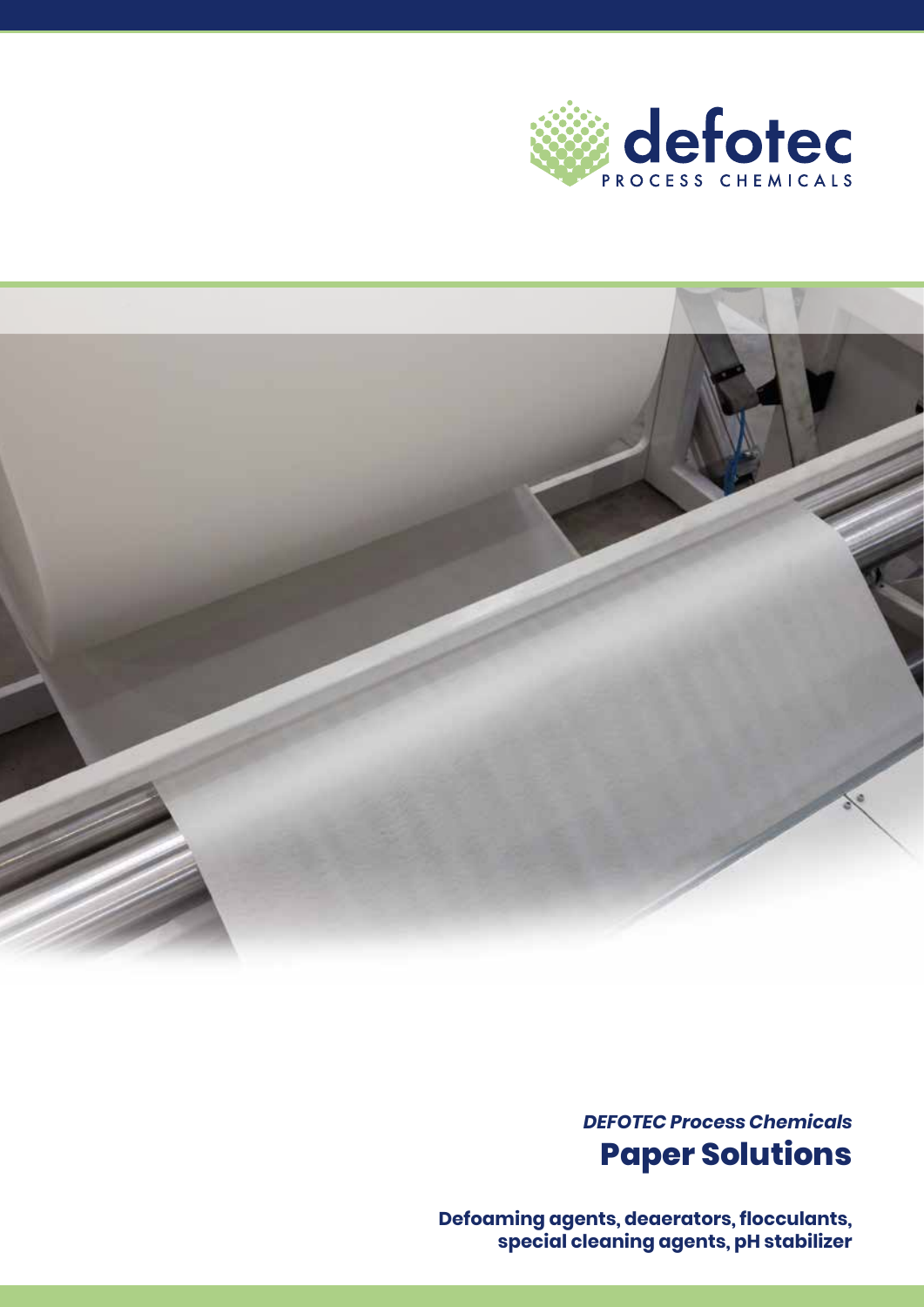

| Page | Content                                    |  |
|------|--------------------------------------------|--|
|      |                                            |  |
|      | <b>About Defotec</b>                       |  |
| 3    | Paper industry                             |  |
| 3    | Process chemicals for paper industry       |  |
|      |                                            |  |
|      | Paper industry and wastewater treatment    |  |
| 4    | Defoaming agents and deaerators            |  |
| 5    | Flocculation agents                        |  |
| 6    | Special cleaning agents for paper machines |  |
|      | pH stabilizer                              |  |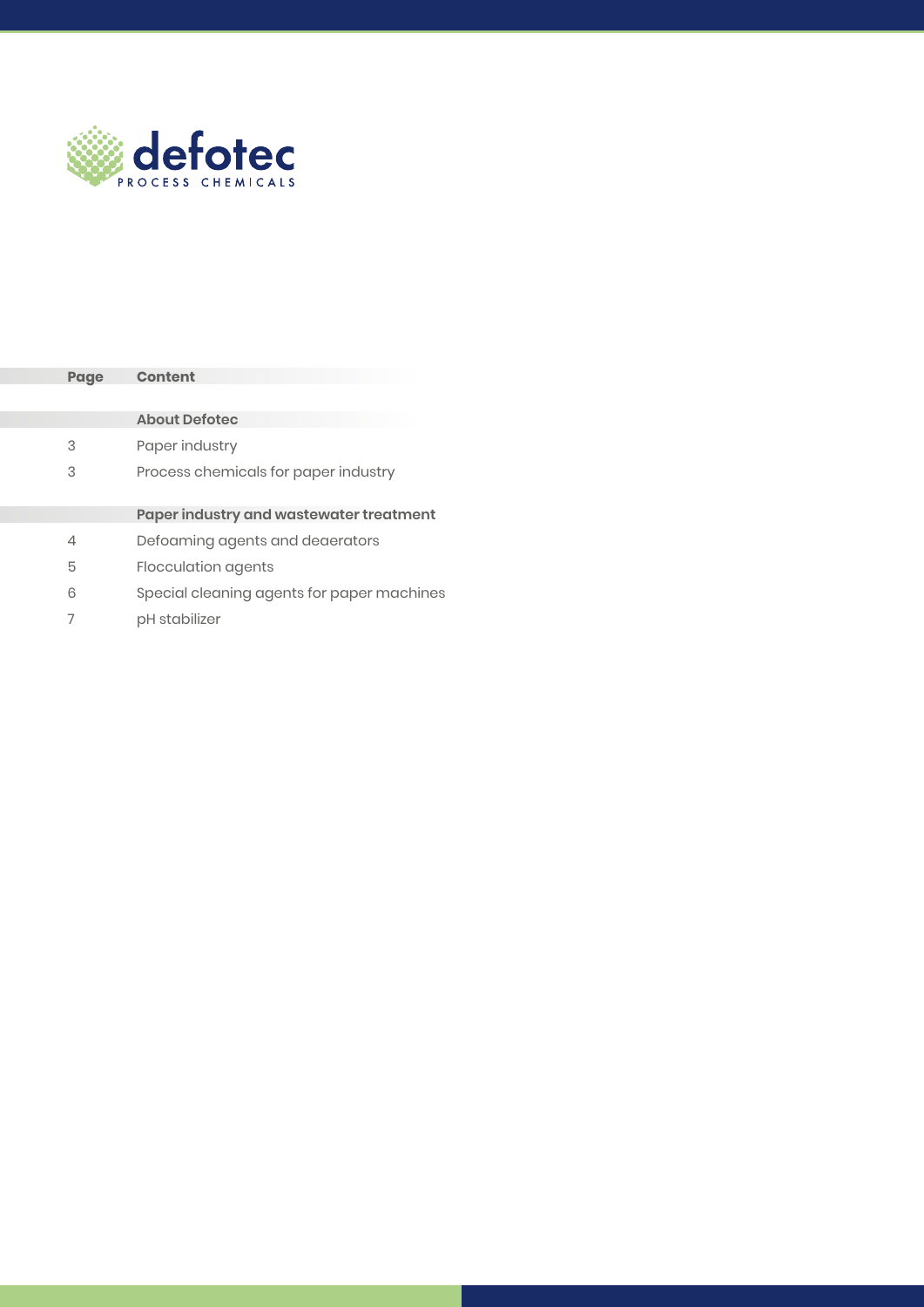

### **Paper industry**

**Today DEFOTEC is one of the leading suppliers of process chemicals for the paper industry.**

With our innovative techniques and consistent customer-orientation we have established ourselves on the market for years – worldwide.

For good reason: We enhance our know-how in the paper industry through cooperation with various partners in the areas of research and development, analytics and product safety. Thanks to this close cooperation, we know the special and current challenges of the paper industry and develop tailor-made products.

Our proprietary process technologies, such as our Online-Monitoring-Tools for water hardness (DEFOTEST dH Plus) and foam height (DEFOTROL) have been successfully implemented in recent years.





#### **Process chemicals for the paper industry**

We also offer a wide range of process aids for the paper industry:

- Defoamer and deaerator to prevent foam and air in the system
- Flocculation aids based on polyacrylamide for an improvement in the drainage retention behavior
- Special cleaner for paper machines for a better quality of the end product
- pH stabilizers for higher availability of paper machines

The products are available in different charge densities, molecular weights and different structures.

The corresponding **DEFOTEC** dosing equipment is available for the use of the products.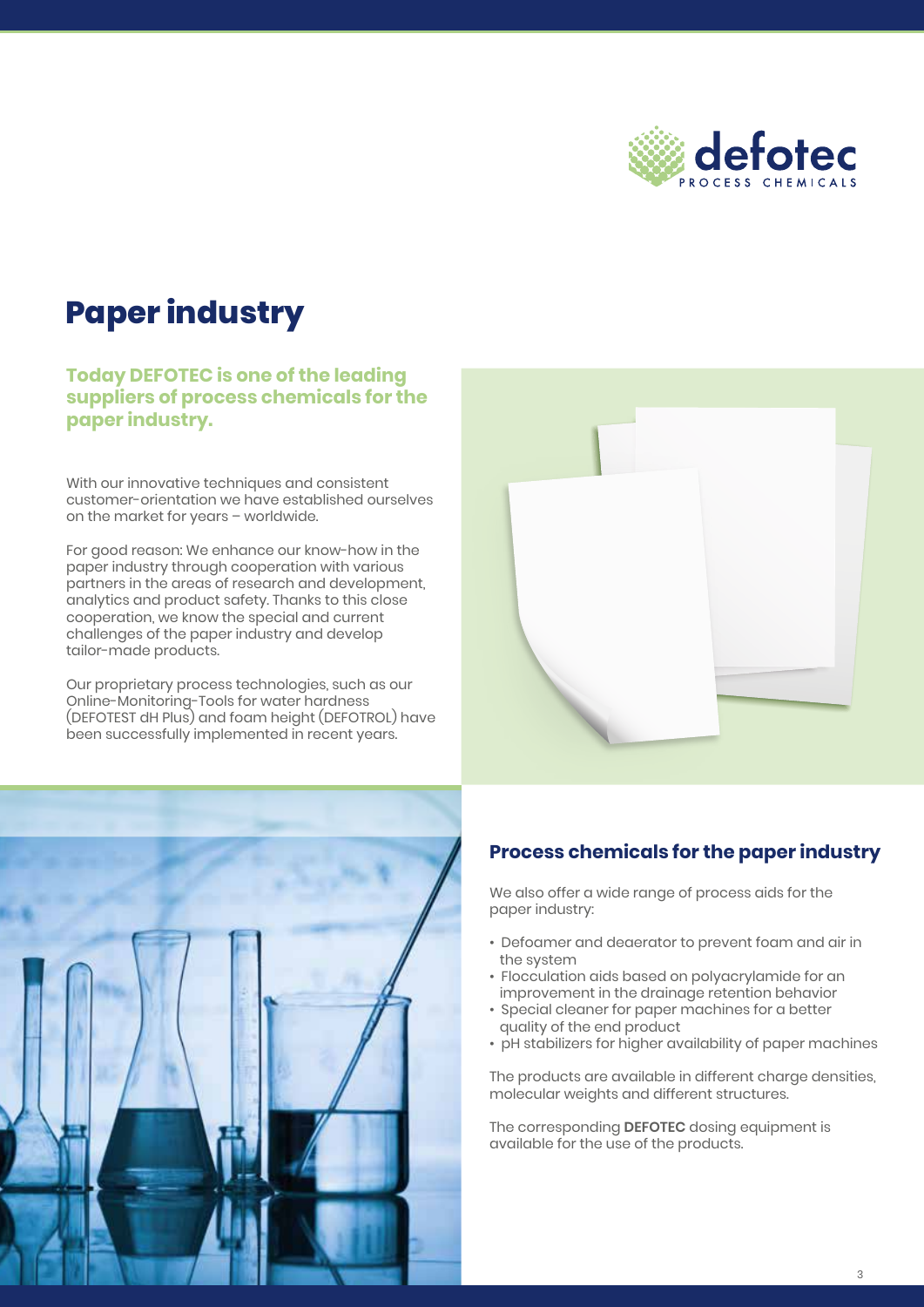

## **Paper industry and wastewater treatment**

#### **Defoaming agents and deaerators**

Dynamic processes in the paper industry, especially in the area of admission for process aids with food contact, place high demands on the defoaming agents and deaerators used in paper production.

**DEFOTEC**, as one of the leading suppliers of defoaming agents, can fall back on more than 20 years of expertise. With new developments constantly adapting to requirements, defoaming agents of excellent quality have been developed with great success on the market in recent years.

Not only the requirements of the paper machine were taken into account, but also those of the downstream treatment plants, some of which have different but no less demanding product specifications.

The **DEFOSPUM®** product range supports the individual production steps of paper production by preventing the formation of foam and air. Only by using effective defoaming agents and deaerators the paper machine can reach its full potential.

Foaming in downstream sewage treatment plants can also lead to undesired effects. Here it is often necessary to achieve a precise balance between the defoaming and deaerating effect. **DEFOTEC** offers a broad portfolio of suitable products for this purpose.

| <b>Product</b>                      | <b>Area of application</b>               | <b>Application advantages</b>                                                                                                                      |
|-------------------------------------|------------------------------------------|----------------------------------------------------------------------------------------------------------------------------------------------------|
| DEFOSPUM <sup>®</sup> PWW 90        | Paper machine                            | Low consumption; excellent deaerating effect;<br>good defoaming effect                                                                             |
| DEFOSPUM <sup>®</sup> PWW 74        | Paper machine/<br>sewage treatment plant | Low consumption; very good defoaming effect;<br>good deaerating effect; very good in systems where<br>oxygen loss is undesirable                   |
| DEFOSPUM <sup>®</sup> S664          | Pulp production                          | Very good defoaming effect with low consumption                                                                                                    |
| DEFOSPUM® DEV 1849                  | Paper machine/<br>sewage treatment plant | Silicone-based defoaming agent with excellent<br>effectiveness and low consumption; for areas where<br>silicone-based defoaming agents can be used |
| <b>DEFOSPUM<sup>®</sup> PHT 100</b> | Sewage treatment plant                   | Very good defoaming effect with low consumption                                                                                                    |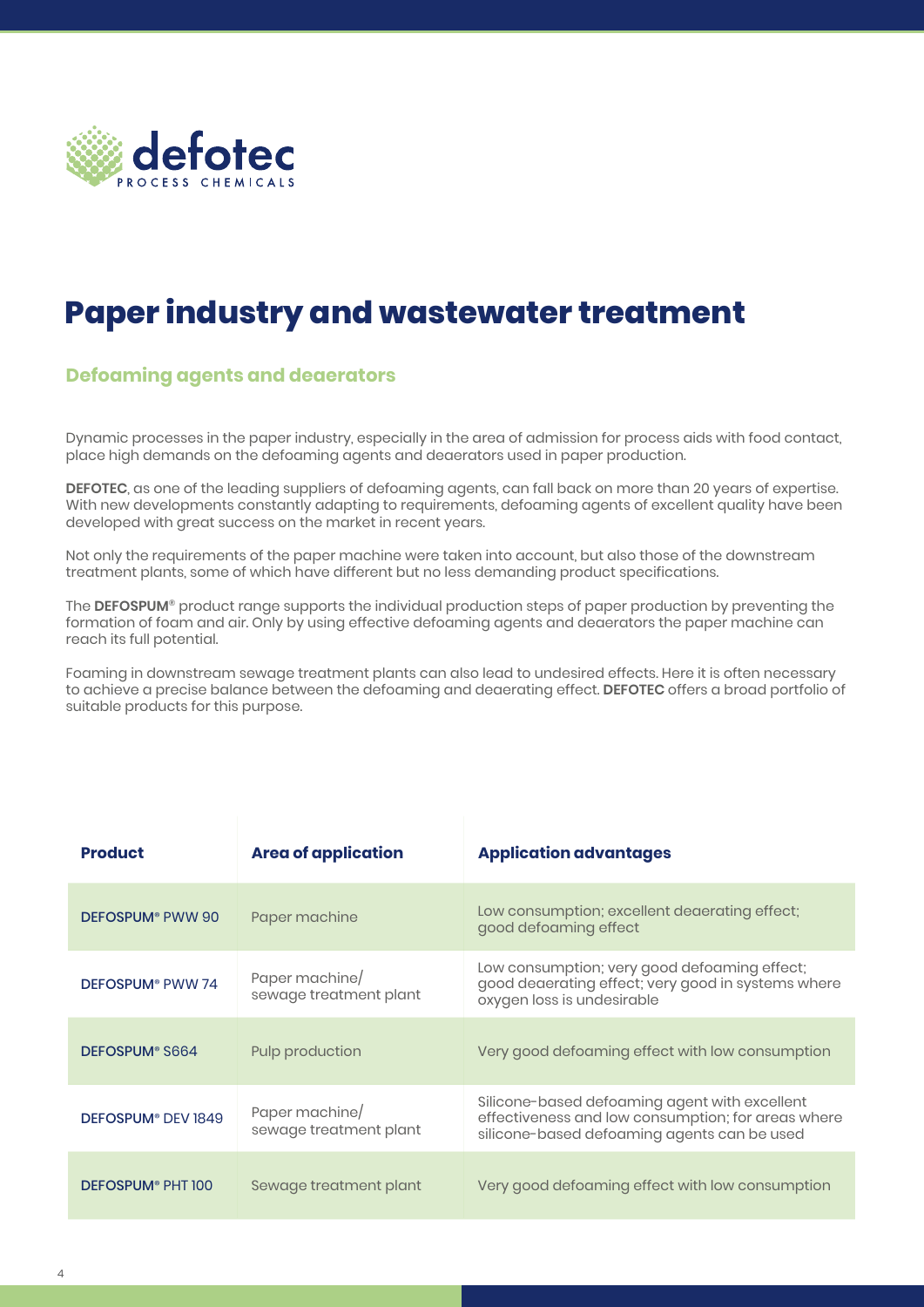

### **Paper industry and wastewater treatment**

#### **Flocculation agents**

Flocculation agents are used wherever solid-liquid separation is required. The polymers used achieve an acceleration or improvement in the sedimentation or flotation of suspended solid particles.

Flocculation agents are used in the paper industry to improve the dewatering and retention behaviour of the paper as well as for the purification of industrial and municipal waste water in sewage treatment plants.

A significant increase in the dewatering behaviour of thickened sludge is achieved by means of a static mechanical dewatering process. During flocculation, finely distributed particles are bound by the so-called macromolecules to form larger flocs and can thus be better separated from the water medium. Most of the products in use are organic, synthetic, high molecular weight and water-soluble polyelectrolytes based on polyacrylamide.

Many dewatering units such as belt presses, centrifuges, decanters or purgomats can hardly be operated without the addition of flocculation agents or only function to a limited extent and with a considerable limitation in performance.

**DEFOTEC** offers a complete portfolio of polymeric flocculation agents that differ in charge strengths and molecular weights. They are available in different forms (granulates, emulsions, oil-free dispersions) and can be supplied in different packaging sizes according to requirements and application. Our competent and experienced staff will be happy to advise you here.

| <b>Product</b>                   | <b>Chemical</b><br>basis                | <b>Molecular</b><br>weight | Viscosity (cps) | <b>Form</b> | <b>Area of application</b>  |
|----------------------------------|-----------------------------------------|----------------------------|-----------------|-------------|-----------------------------|
| DEFOFLOC <sup>®</sup> CL 5200 CT | Polyacrylamide<br>cationic              | High                       | 1200            | Liquid      | Flotation                   |
| DEFOFLOC <sup>®</sup> CP 9355    | Polyacrylamide<br>cationic              | Medium                     | 550(5g/l)       | Powder      | Retention                   |
| DEFOFLOC <sup>®</sup> AP 9541    | Polyacrylamide<br>anionic               | High                       | 1820(5g/l)      | Powder      | Dual system                 |
| DEFOFLOC <sup>®</sup> CL 6610    | Polyacrylamide<br>aqueous<br>dispersion | High                       | $25 - 600$      | Liquid      | Dewatering                  |
| <b>DEFOFIX MCA 50</b>            | Polyamine                               | Medium                     | 650-1000        | Liquid      | Contaminant<br>fixing agent |
| <b>DEFOBOND AL 6606</b>          | Polymer anionic                         |                            | 8000-12000      | Liquid      | Strength agent              |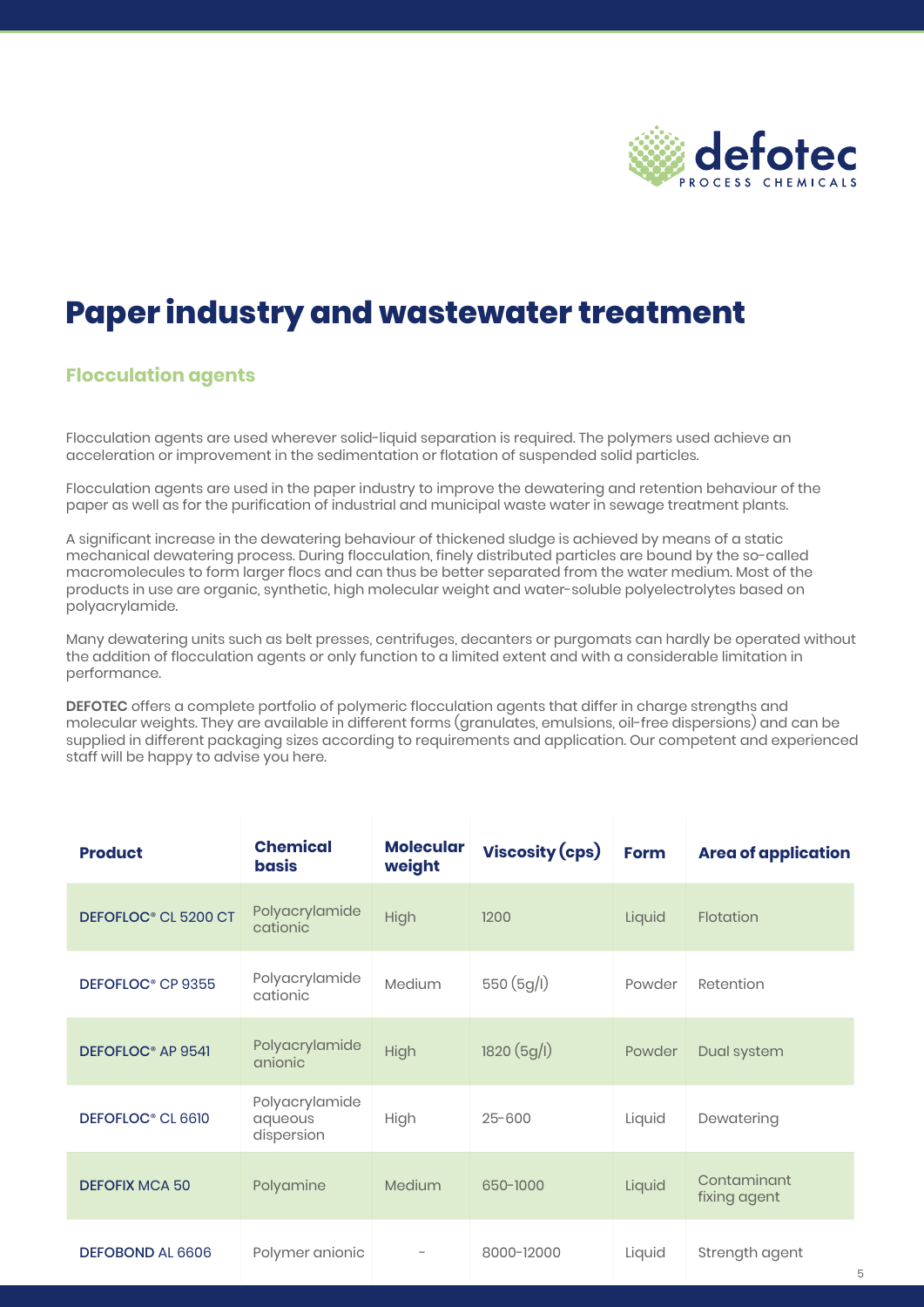

# **Paper industry**

### **Special cleaning agents for paper machines**

Deposits in paper machines disrupt the production process of paper and cardboard – sometimes massively. These deposits occur throughout the paper production cycle.

Often, these deposits loosen as soon as they reach a certain mass and then lead to cracks. However, smaller deposits also reduce the quality of the end product, as they lead to holes or stains in the paper.

The special cleaning agents from our **DEFOCLEAN®** product range clean the entire machine circuit and clear a large amount of deposits and impurities.

These special formulations make it possible to run higher paper qualities and avoid tears, holes and stains.

| <b>Produkt</b>                   | <b>Area of application</b> | <b>Application advantages</b>                                                                                                    |
|----------------------------------|----------------------------|----------------------------------------------------------------------------------------------------------------------------------|
| <b>DEFOCLEAN<sup>®</sup> OTV</b> | Paper machine              | Cleaner based on orange terpenes in diluted form;<br>very good cleaning performance; ready to use                                |
| DEFOCLEAN <sup>®</sup> OTV konz. | Paper machine              | Cleaner based on orange terpenes in concentrated form;<br>easy emulsifiability; very good cleaning performance                   |
| <b>DEFOCLEAN<sup>®</sup> OTR</b> | Paper machine              | Cleaner based on orange terpenes and dipentenes in<br>diluted form; very good cleaning performance;<br>ready to use              |
| DEFOCLEAN <sup>®</sup> OTR konz. | Paper machine              | Cleaner based on orange terpenes and dipentenes in<br>concentrated form; easy emulsifiability; very good<br>cleaning performance |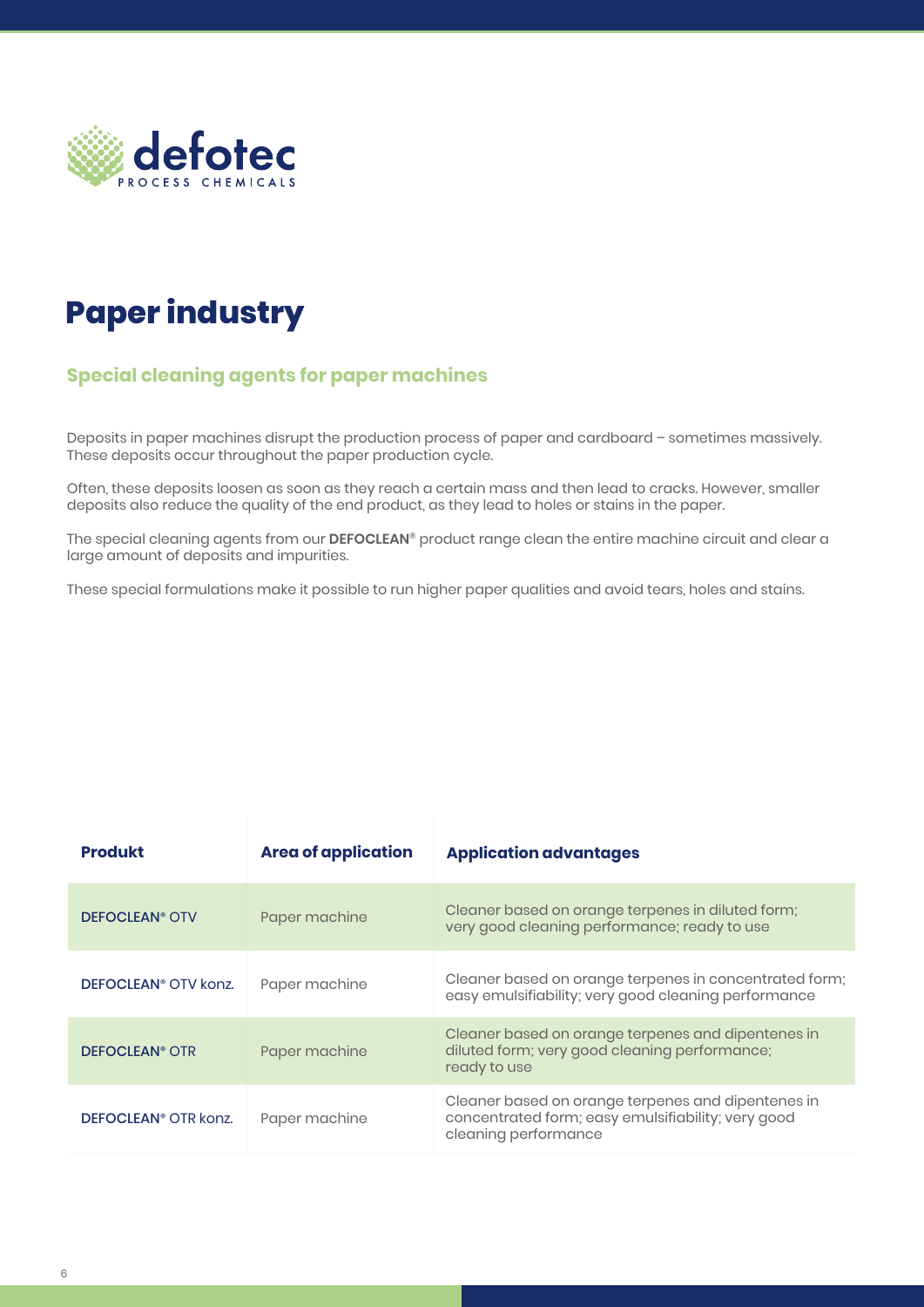

### **Paper industry and waste water**

#### **pH stabilizer**

Not all waters are equal to one another. In many industries, water is the most important component of the entire production process and is subject to high quality requirements.

**DEFOTEC** offers the opportunity to optimise production processes by raising the pH-value and simultaneously reducing costs with the product **DEFOKALK®**.

In the paper industry, experience shows that microbial activity is efficiently reduced, which leads to fewer deposits in the machine cycle and thus to higher availability of the paper machine.

Furthermore, **DEFOKALK®** reduces the water hardness in a targeted manner, so that other chemical additives can achieve a better effect.

Odour emissions are also significantly reduced by binding organic acids. Waste water treatment plants also benefit from the use of DEFOKALK<sup>®</sup> through the improved control of anaerobic and aerobic processes in water treatment.

| <b>Product</b>   | <b>Area of application</b>               | <b>Application advantages</b>                                                                                                                                                         |
|------------------|------------------------------------------|---------------------------------------------------------------------------------------------------------------------------------------------------------------------------------------|
| <b>DEFOKALK®</b> | Paper industry,<br>waste water treatment | Reduction of deposits by lowering the microbial activity;<br>improved effectiveness of additives by reducing water hardness;<br>reduction of odour emissions by binding organic acids |